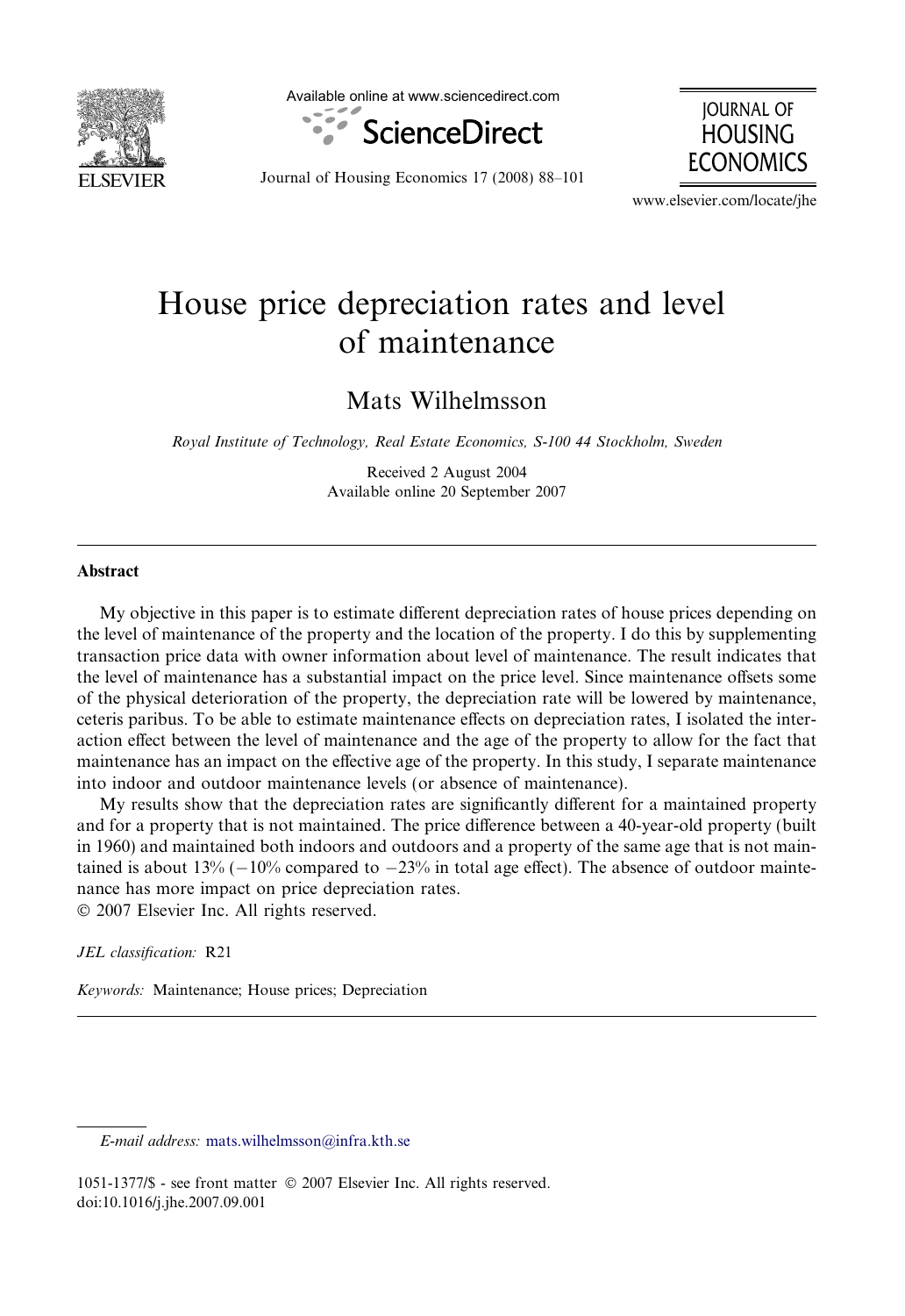#### 1. Introduction

Analysis of depreciation rates and level of maintenance is important, among other thing, since housing depreciation may bias the estimation of the consumer price index, real estate price indices, appraisals, and tax assessments. Increased knowledge of economic depreciation is also important for assessing public policies see e.g., [Malpezzi et al.](#page--1-0) [\(1987\) and Smith \(2004\).](#page--1-0)

Why does a property depreciate over time? Depreciation can be caused by three different reasons, namely, physical deterioration, functional and external obsolescence. Functional obsolescence is due to technological changes and layout designs. External obsolescence may result from changes in the neighborhood, such as changes in traffic volume. Both of these are difficult for the owner to have any impact on. On the other hand, the owner of the property can reduce physical deterioration by maintaining the property. Therefore, depreciation of the value of a property is to be expected as the property gets older and older, but good maintenance may decrease the depreciation rate. However, it is not possible to reduce the depreciation rate to zero as functional and external obsolescence is always present. [Clapp and Giaccotto \(1998\)](#page--1-0) define depreciation as ''the decline in value with respect to age because of increased maintenance costs and decreased usefulness.'' However, there is also a vintage effect, that is, a price appreciation over time due to design and preferences, which may offset the negative effect of age over time. Thus, it is important not to mix the concepts of age depreciation effects and vintage effects. The vintage effect is defined as housing and neighborhood characteristics correlated with a certain construction year. [Asabere and och Huffman \(1991\)](#page--1-0) investigated the vintage effect by analyzing the price difference between properties inside a historically interesting area and properties outside the area. They concluded that there is such a difference and they estimated it to be around 25% of the value.

My main objective here is to estimate different house price depreciation rates depending on the level of maintenance of the house. My contributions presented in this study compared to earlier studies are: first, I measure the effect of both indoor and outdoor physical deterioration; second, I divide physical deterioration into the need for upgrading the kitchen and the laundry room, changing the electrical system and the drainage systems. Third, I analyze whether depreciation rates differ across different sub-markets within a housing market; and finally, I use spatial econometrics to take care of potential spatial autocorrelation.

The disposition of the paper is as follows: Section 2 includes a brief literature review and Section [3](#page--1-0) presents the theory and methodology used in the study. Sections [4 and 5](#page--1-0) present the data and the econometric analysis. Section [6](#page--1-0) summarizes and concludes the paper.

#### 2. A brief literature review and our contribution

The use of the age of a property as a proxy for its depreciation is usual in traditional hedonic pricing models including non-housing models such as analysis of VCR (e.g., [Sil](#page--1-0)[ver, 2000](#page--1-0)) and wine (e.g., [Angula et al., 2000; Malpezzi et al. \(1987\)](#page--1-0) present an extensive review of the housing literature on depreciation and housing prices. Their main objective was to estimate the rates of depreciation and how it varies across housing markets. The conclusion they drew from their literature review is that estimated depreciation rates vary